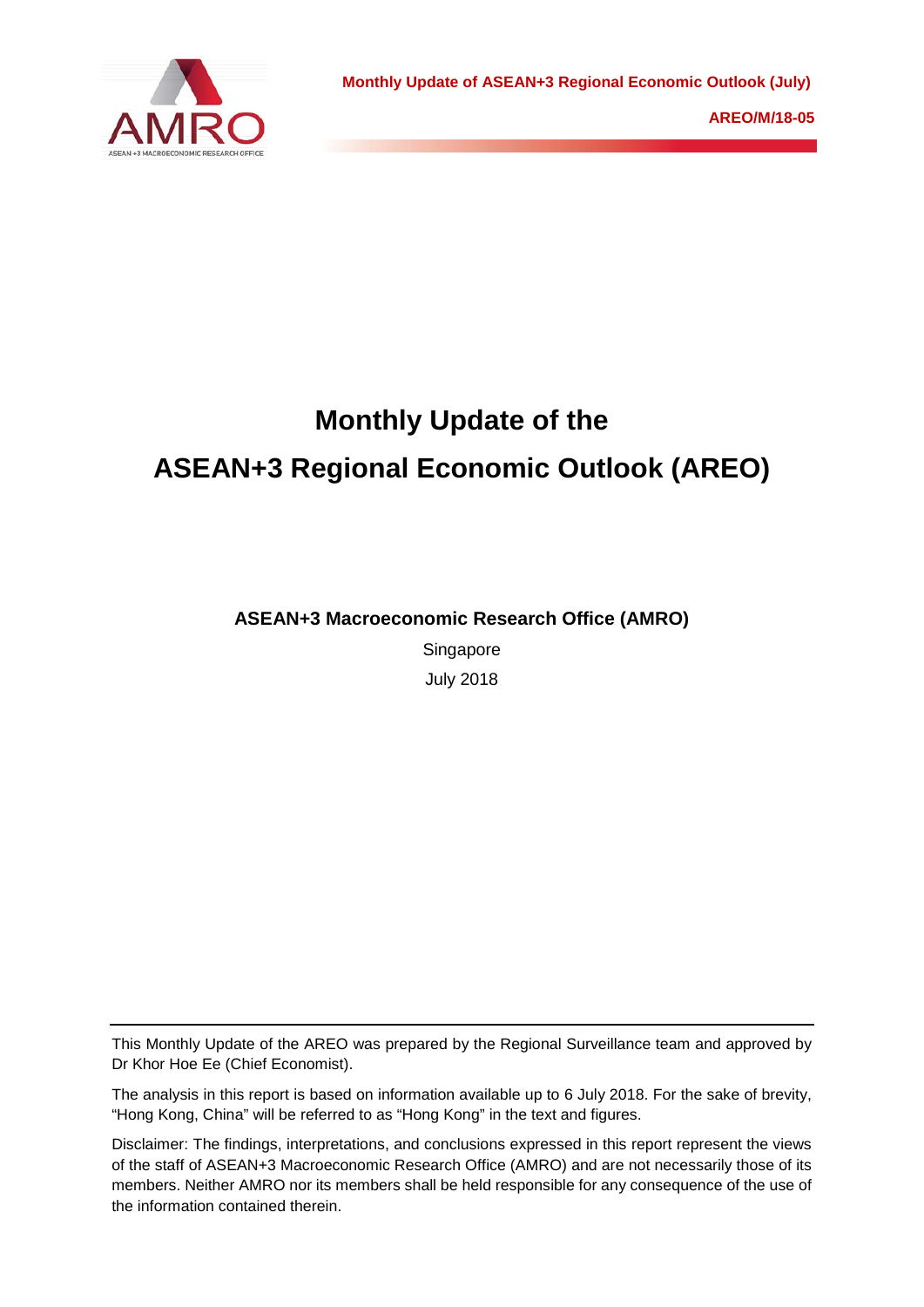

## **Global Economic Developments**

**Global financial conditions continue to tighten as the U.S Federal Reserve remains on its interest rate hike path.** During the June FOMC, the Fed increased interest rates to a range of  $1.75 - 2.00$  percent, as widely expected by markets, on the back of the strong U.S. economy. The Fed also signaled another two rate hikes in 2018 to 2.25 – 2.50 percent as seen by the dot plot projections in Figure 1, and to 3.00 – 3.25 percent in 2019. The U.S. 10 year treasury yield has fallen to below 3 percent in the past few weeks as investors look towards safe haven assets. The USD, as a response to the Fed's more favorable outlook of the U.S. economy, is continuing on its appreciation path.

# **The U.S economy, while slowing in Q1 2018 to 2.0 percent (qoq SAAR), is expected to report stronger growth in Q2 2018 (Figure 2).**

Inflation continued to increase further in May and the labor market remained solid, with the U.S. economy adding 213,000 jobs for June and wage growth remaining steady even with the unemployment rate increasing from 3.8 percent to 4 percent. The U.K. and Eurozone economies have also experienced some slowdown in Q1 2018 to 0.9 percent and 1.5 percent respectively. Manufacturing PMI data (Annex 2) show that business activity in these two economies, while still expansionary, has slowed over the past few months due to concerns about the impact of trade tensions between the U.S. and China, as well as uncertainty over the negotiations for Brexit.

**Increasing global oil prices, if continued, may also dampen global growth prospects.** Oil prices continued on its upward trend, increasing by about USD10 per barrel over the last month to around USD 74 per barrel on the back of rising global demand. On the supply side, oil production in Venezuela and Libya is falling and there is a risk of lower output from Iran as a result of U.S. sanctions. However, in



Source: FOMC

#### **Figure 2 Growth in the U.S. economy expected to remain robust despite slight slowdown in Q1 2018**



Source: Bureau of Economic Analysis, Federal Reserve Board of Atlanta

Note: The Atlanta Fed GDPNow estimate for Q2 2018 is a model-based projection, not an official forecast of the Fed.





Data as of 7 July 2017. Source:New York Mercantile Exchange, Intercontinental Exchange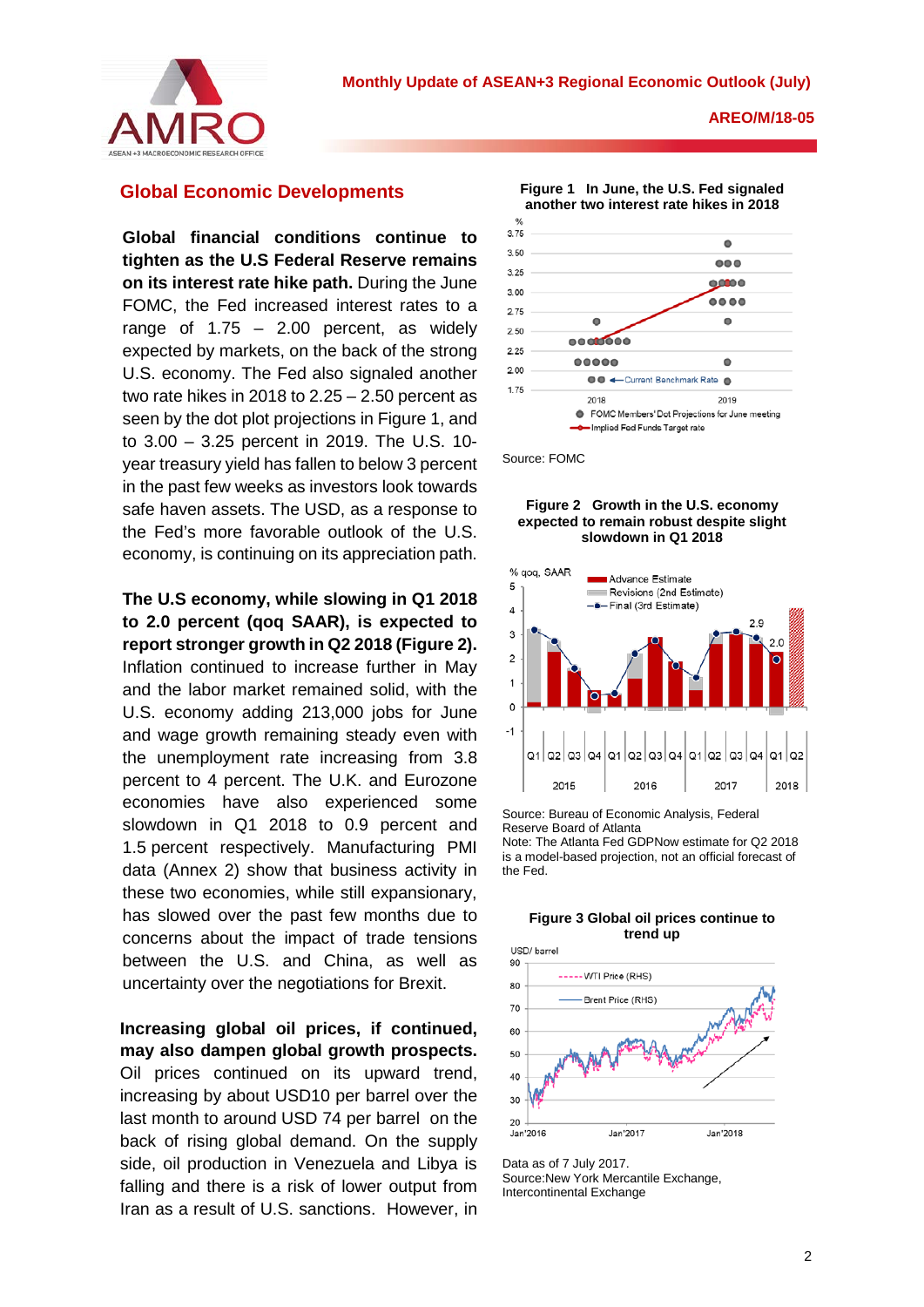

late June, OPEC agreed to a modest increase in production in order to reduce market worries of a supply shortage.

## **Regional Economic Developments**

**While economic activity continues to pick up in China, trade tensions have weighed on the currency.** On the production side (Figure 4), automobiles and IT equipment production maintained relatively high growth. The services sector, especially internet economy-related activities, also grew rapidly. The trade surplus in May fell slightly with exports rising 12.6 percent (yoy) but imports surged by 26.0 percent (yoy), partly due to higher oil and other commodity prices. CPI inflation remained stable, while PPI inflation edged up in May. Recently, the RMB has depreciated against the USD, falling by about 2.8 percent since June 15 when the U.S. released a list of USD50 billion worth of Chinese imports subject to additional tariffs.

**In Japan, Q1 2018 growth slowed to 1.1 percent (yoy) from 1.9 percent in the previous quarter (Annex 1).** The latest Tankan survey shows that business confidence amongst Japanese firms declined slightly in Q2 2018 (Figure 6). Escalating trade tension may have led to the dip in corporate business sentiment, while capex plans for FY2018 remain solid. Inflation continues to be well below the Bank of Japan's price stability target of 2 percent.

**Monthly manufacturing PMI readings in the region (Annex 2) along with other indicators suggest that economic activity generally remains robust.** Trade data for the region (Figure 7) shows that exporting activity continues to be strong despite increased global trade tensions.

**With tightening global financial conditions, coupled with other risks such as trade** 



**Figure 4 Economic activity in China remains robust as shown by PMIs**

## **Figure 5 RMB depreciated due to U.S-China's increasing trade tensions**



Source: People's Bank of China

#### **Figure 6 Tankan survey of business conditions in Japan show a dip in business confidence**



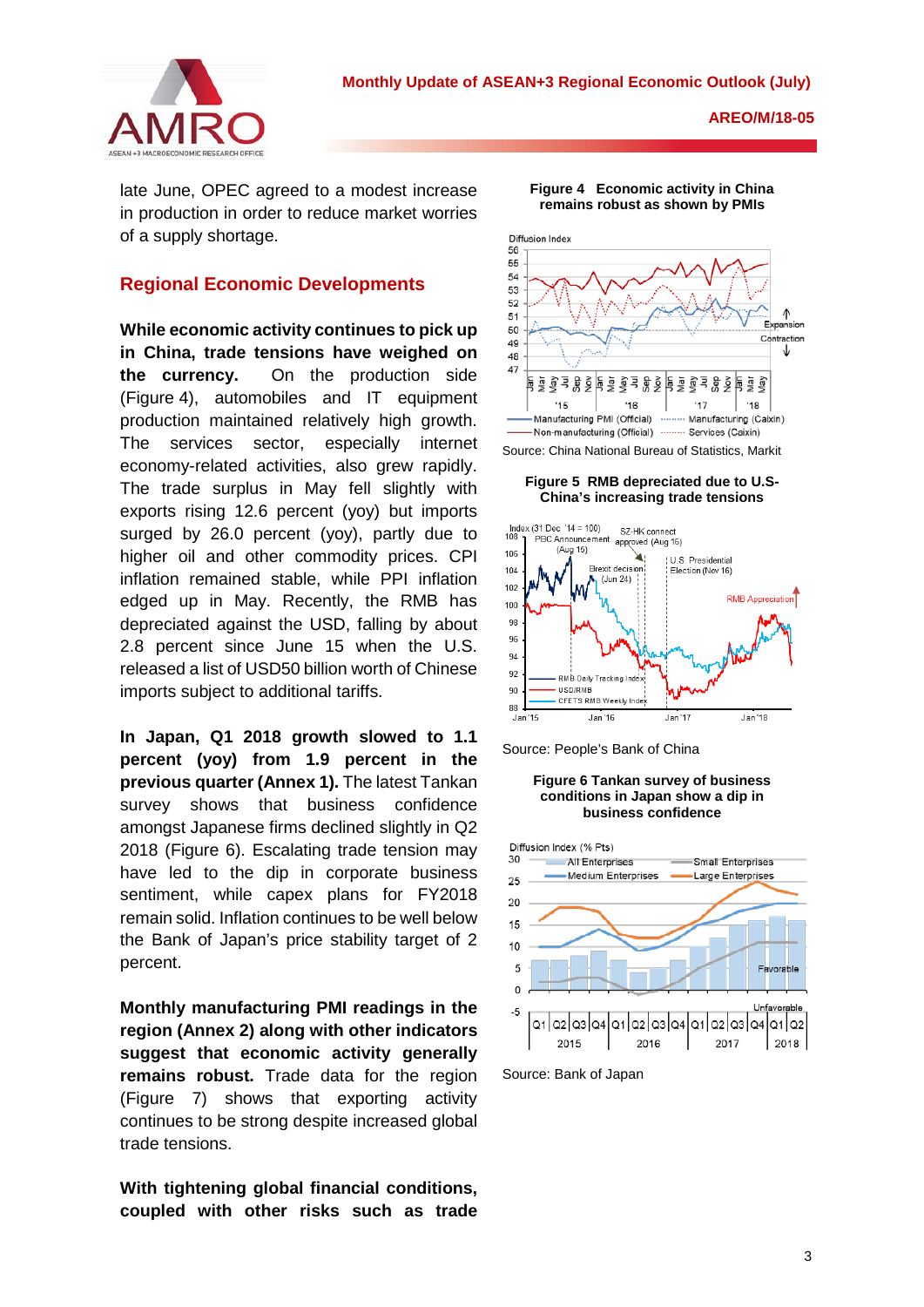

**protectionism, financial markets within the region are under increasing pressure of capital outflows and currency depreciation.**  Figure 8 shows that regional bond markets continues to receive net inflows but equity markets are experiencing net capital outflows. Regional currencies continue to depreciate against the rising U.S. dollar, similar to the depreciation trend in the RMB.

**Monetary conditions in the region remain generally accommodative, albeit on a tightening bias.** Inflation within the region continues to be benign, which has provided monetary space for regional economies. However, with risks of faster than expected tightening of global financial conditions and capital outflows, some central banks in the region have already begun to tighten monetary policies (Annex 3).





Source: National Authorities





Source: National Authorities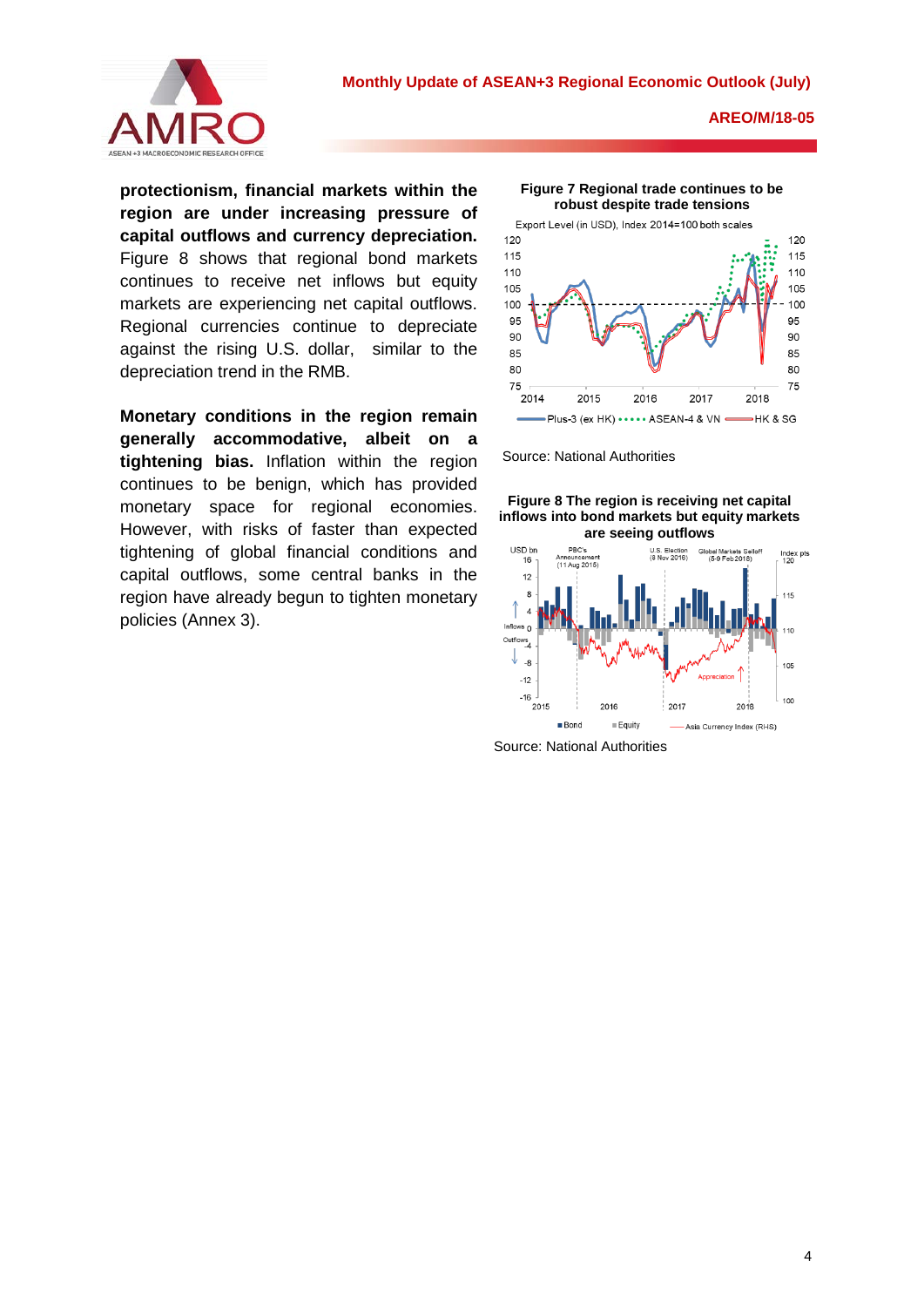

| <b>Economy</b> | <b>Annual GDP Growth, % y-o-y</b> |      |              |              |       |       |                          |                          |
|----------------|-----------------------------------|------|--------------|--------------|-------|-------|--------------------------|--------------------------|
|                | 2016                              | 2017 | <b>1Q'17</b> | <b>2Q'17</b> | 3Q'17 | 4Q'17 | <b>1Q'18</b>             | <b>2Q'18</b>             |
| China          | 6.7                               | 6.9  | 6.9          | 6.9          | 6.8   | 6.8   | 6.8                      |                          |
| Hong Kong      | 2.0                               | 3.8  | 4.4          | 3.9          | 3.6   | 3.4   | 4.7                      |                          |
| Japan          | 0.9                               | 1.6  | 1.4          | 1.6          | 2.0   | 1.9   | 1.1                      | $\overline{\phantom{a}}$ |
| Korea          | 2.8                               | 3.0  | 2.9          | 2.8          | 3.8   | 2.8   | 2.8                      |                          |
| <b>Brunei</b>  | $-2.5$                            | 1.3  | $-1.3$       | 0.2          | 1.3   | 5.2   | $\overline{\phantom{a}}$ |                          |
| Indonesia      | 5.0                               | 5.1  | 5.0          | 5.0          | 5.1   | 5.2   | 5.1                      |                          |
| Malaysia       | 4.2                               | 5.9  | 5.6          | 5.8          | 6.2   | 5.9   | 5.4                      |                          |
| Philippines    | 6.9                               | 6.7  | 6.5          | 6.6          | 7.2   | 6.5   | 6.8                      |                          |
| Singapore      | 2.0                               | 3.6  | 2.5          | 2.8          | 5.5   | 3.6   | 4.4                      |                          |
| Thailand       | 3.3                               | 3.9  | 3.4          | 3.9          | 4.3   | 4.0   | 4.8                      |                          |
| Vietnam        | 6.2                               | 6.8  | 5.2          | 6.3          | 7.5   | 7.7   | 7.5                      | 6.8                      |

## **Annex 1: GDP Growth for Selected ASEAN+3 Economies**

Source: National Authorities, Bloomberg, CEIC

\* Table shows economies with latest GDP data releases since the last edition of the Monthly Update of the AREO. Data released as of 6 July 2018.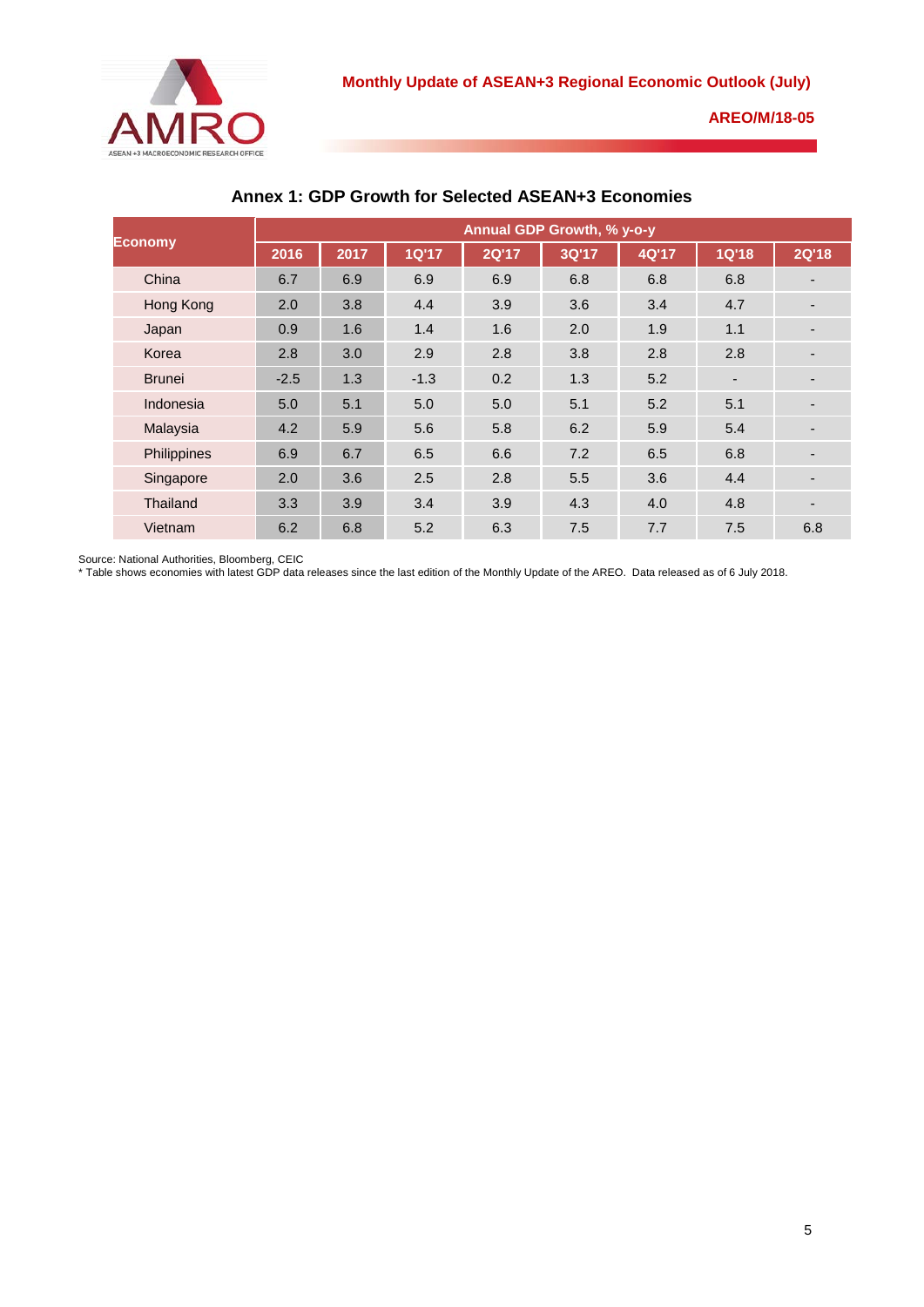





Note: These seasonally adjusted PMI readings are coded by colors:

- Darker shades of red in the reading denote readings further below (< 45) the diffusion level of 50; conversely, greener shades in the readings denote readings further above (> 55) the diffusion level of 50.
- The trend lines shown in the right-most column represent the PMI readings since January 2015, the red dots denote minimum and maximum points in that period.
- Global PMI is as aggregated by JP Morgan. China's PMI refers to Caixin/ Markit PMI.
- (\*) denotes whole economy PMI

Source: Markit, JP Morgan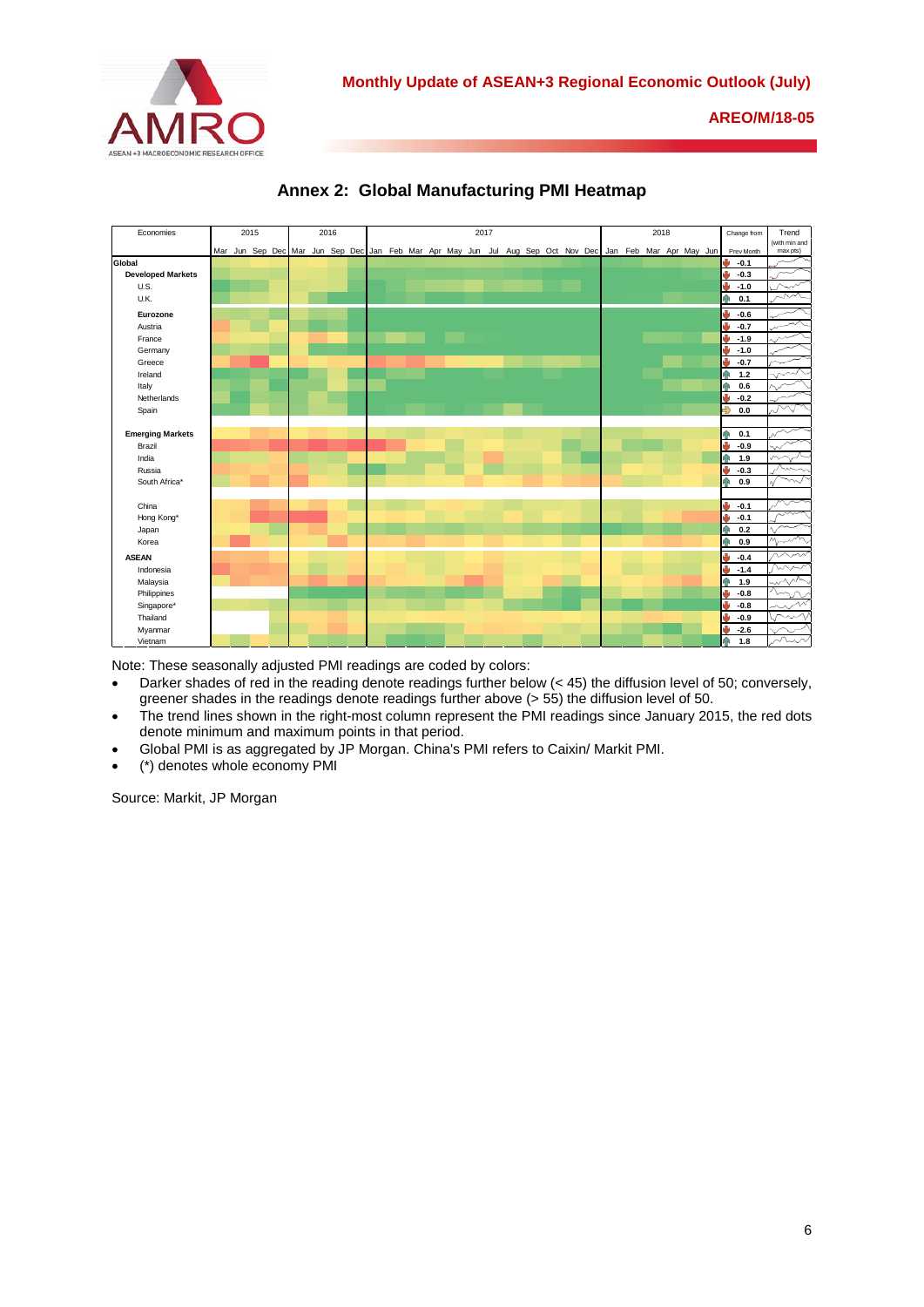

| Annex 3: Major Policy Developments (6 June - 6 July 2018) |  |  |  |  |  |
|-----------------------------------------------------------|--|--|--|--|--|
|-----------------------------------------------------------|--|--|--|--|--|

| China            | [29 June 2018] The NPC (the National People's Congress) released the draft<br>on amendments to the People's Republic of China personal income tax law,<br>and public comment was invited. According to the draft, tax will only be levied<br>for monthly income from 5000 yuan, up from the current 3500 yuan. It also<br>increases the special additional deductions for education expenditure,<br>continuing education expenditure, medical expenditure for major diseases,<br>interest on housing loans and housing rent for the first time.<br>[6 July 2018] China filed an additional lawsuit through WTO against the tax<br>measures formally implemented by the U.S. in its 301 trade investigation on<br>China.<br>[24 June 2018] The People's Bank of China (PBC) decided to lower banks'<br>reserve requirement ratio by 0.5 percentage points, effective on 5 July 2018.<br>Banks are also encouraged to implement the "debt to equity swap" policy in<br>accordance with the principle of market-based pricing. The PBC reiterated the<br>policy intent that the targeted RRR reduction should not used to support "debt<br>that is dressed up as equities" and "zombie enterprises", and that banks should<br>use the released funds mainly for loans to small and micro enterprises. |
|------------------|----------------------------------------------------------------------------------------------------------------------------------------------------------------------------------------------------------------------------------------------------------------------------------------------------------------------------------------------------------------------------------------------------------------------------------------------------------------------------------------------------------------------------------------------------------------------------------------------------------------------------------------------------------------------------------------------------------------------------------------------------------------------------------------------------------------------------------------------------------------------------------------------------------------------------------------------------------------------------------------------------------------------------------------------------------------------------------------------------------------------------------------------------------------------------------------------------------------------------------------------------------------------------------------------------|
| Japan            | [15 June 2018] The Policy Board of the Bank of Japan decided to keep policy<br>rates and asset purchases on hold with a view to maintaining the momentum<br>toward achieving the price stability target.                                                                                                                                                                                                                                                                                                                                                                                                                                                                                                                                                                                                                                                                                                                                                                                                                                                                                                                                                                                                                                                                                           |
| <b>Singapore</b> | [5 July 2018] The Government announces adjustments to the Additional Buyer's<br>Stamp Duty (ABSD) rates and Loan-to-Value (LTV) limits on residential<br>property purchases, to cool the property market and keep price increases in line<br>with economic fundamentals. The current ABSD rates for Singapore Citizens<br>and Singapore Permanent Residents purchasing their first residential property<br>will be retained at 0 percent and 5 percent respectively. For other individuals<br>and entities, the ABSD will be raised by 5 and 10 percentage points,<br>respectively. An additional ABSD of 5 percent that is non-remittable under the<br>Remission Rules for developers purchasing residential properties for housing<br>development will also be introduced. LTV limits will be tightened by 5 percent<br>for all housing loans granted by financial institutions                                                                                                                                                                                                                                                                                                                                                                                                                  |
| Indonesia        | [22 June 2018] Ministry of Finance of Indonesia lowered the final income tax<br>rate for small and medium-sized enterprises of annual revenue of less than<br>IDR4.8 billion (equivalent to about USD340,000) from 1.0 percent to<br>0.5 percent, effective 1 July 2018.<br>[29 June 2018] The Bank Indonesia (BI) Board of Governors agreed to raise<br>the BI 7-day Reverse Repo Rate by 50 basis points to 5.25 percent, while also                                                                                                                                                                                                                                                                                                                                                                                                                                                                                                                                                                                                                                                                                                                                                                                                                                                             |